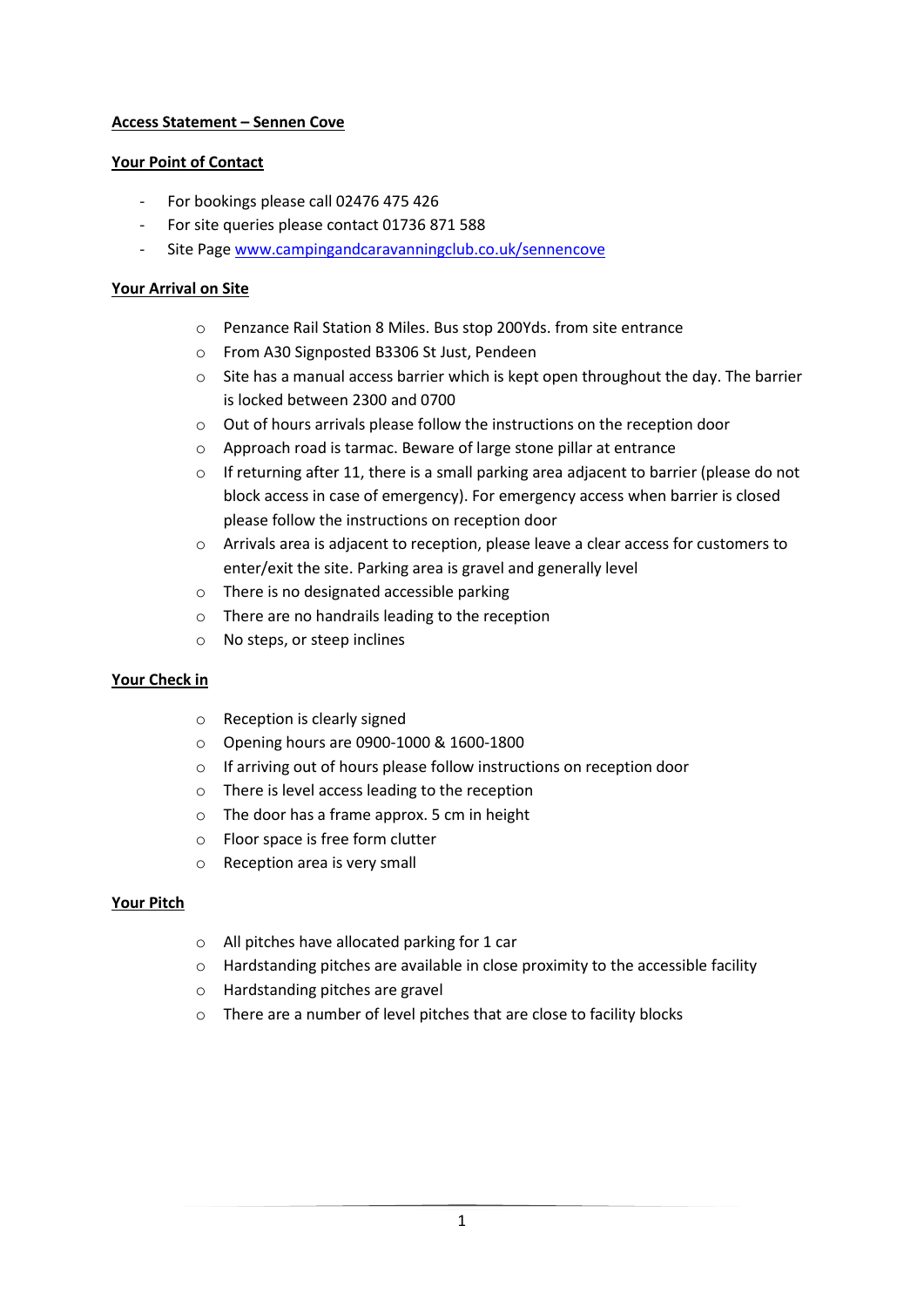## **Your Facilities**

- o All roadways/paths on the site are either gravel or grass with the exception of the pathway directly outside the amenities block which is concrete
- o No steps leading to the facility block
- o No ramps
- o One step as you enter the block
- o No semi-ambulant cubicles
- o A mixture of lever and screw top taps
- o All showers have seats
- o Showers are dial operated
- o Showers do not have steps
- o Facility block is lit at night

#### **Your Accessible Facilities**

- o There is a flat, level path leading to the accessible facility
- o There are no handrails leading to the accessible facility
- o There is flat level access in to the room
- o The toilet has handrails
- o Toilet has a larger flush handle
- o There is transfer space both sides of the toilet
- $\circ$  Washbasin cannot be reached from the toilet
- o Taps are lever top
- o There is a hand dryer
- o There is a low level mirror, not full length
- o Shower has handrails
- o Shower is dial operated
- o Shower is open access With curtains
- o Shower head is height adjustable
- o Floor is non-slip
- o There is a hair dryer
- o There is an emergency cord that can be reached from the floor
- o Alarm can be heard from staff pitches and reception